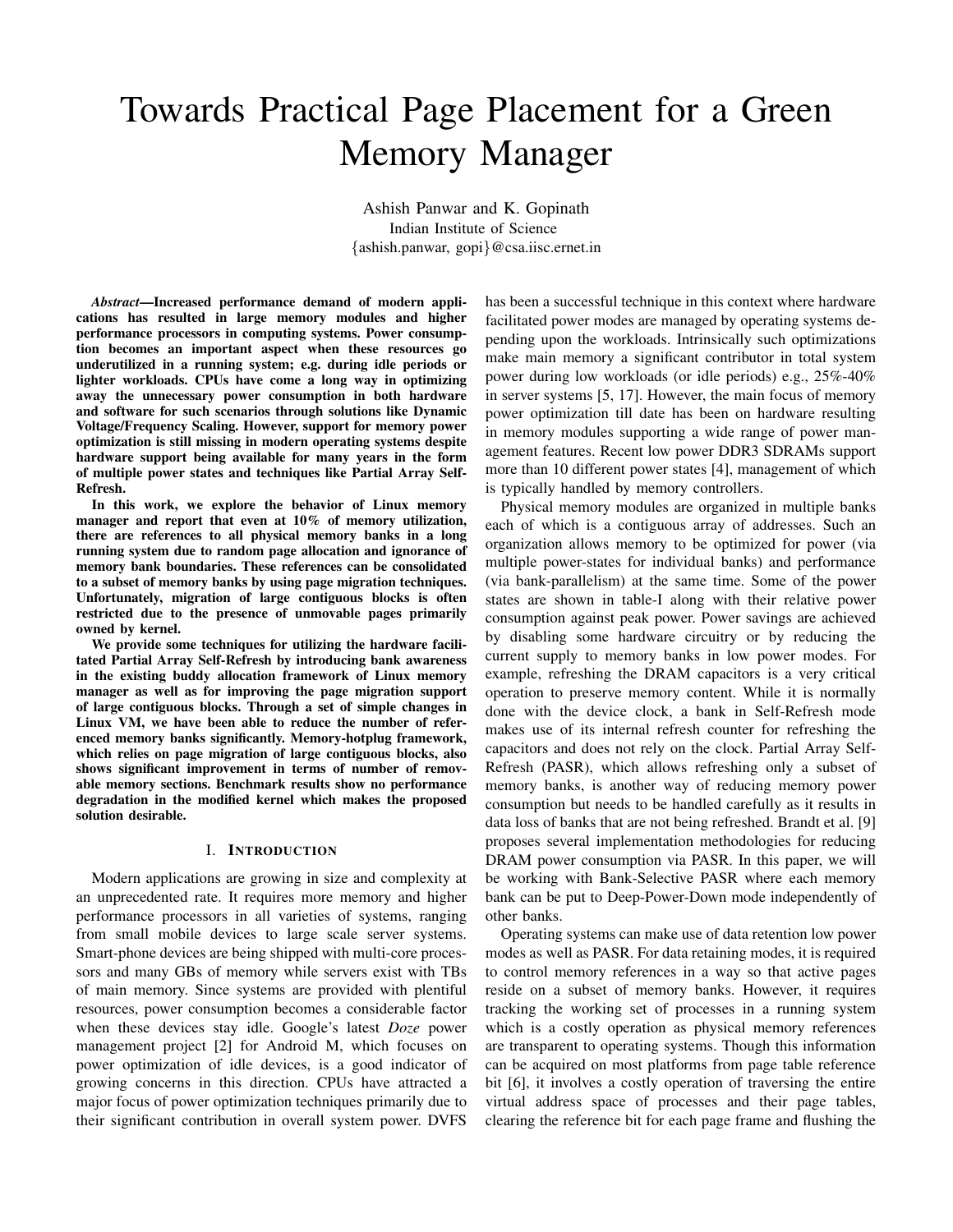| <b>Power State</b> | <b>Relative Power Consumption</b> |
|--------------------|-----------------------------------|
| Read/Write         | 100 $%$                           |
| Active-Idle        | 63%                               |
| Self-Refresh       | 7%                                |
| Deep-Power-Down    | ${<}1\%$                          |

TABLE I: Relative power consumption of mobile DRAM power states [4].

TLBs. A sequential page table scan takes around 36 cycles per page table entry for collecting this information on a 3.0 GHz processor [19]. Such heavy duty operations are not practical for memory power optimization as they are more likely to result in unnecessary overhead or perhaps even more power consumption. Sacrificing the performance of memory manager is not a viable option in many situations especially when memory power is a lesser concern. Hardware can also help in collecting this information with much less overhead but such support is not available in traditional architectures.

For better utilization of PASR, a page allocator needs to be aware of memory bank boundary information. Memory controller can put unused banks to Deep-Power-Down mode without worrying about data loss if page allocations are consolidated to a subset of banks. In a long running systems, when in-use pages are scattered throughout the entire physical address space, page migration can be used to reduce the number of in-use memory banks. Linux already has a page migration framework (as part of memory-hotplug  $<sup>1</sup>$ ) that op-</sup> erates on memory sections of 128MB (physically contiguous) each that can be used for this purpose. However, under the current memory management policies, this page migration is often not possible because of unmovable pages and requires policies to improve it for effective power management.

In this work, we present simple page placement algorithms for introducing power management in Linux memory manager. Primary contributions of this paper are -

- *•* Providing an overview of how current Linux page allocator obstructs memory-hotplug and hardware facilitated low power modes for memory.
- *•* Analyzing the challenges with respect to memory power management in multi-core systems and modern applications.
- *•* Design and implementation of a few page placement algorithms for improving memory-hotplug and memory power management in Linux.
- *•* Evaluating the performance of our proposed solution.

#### II. Related Work

Power management schemes developed over the years can be broadly classified in two categories. One, solutions that try to optimize memory power consumption per process by utilizing hardware facilitated low power modes with data retention. It is generally achieved by consolidating memory references (especially working set) of applications to a subset of memory banks. On the other hand, some techniques try to limit the number of in-use memory banks for all processes and focus on facilitating Deep-Power-Down mode. We take the later approach and try to minimize the number of memory banks allocated and leave the management of low power data retention modes to hardware.

David et. al. [10] uses DVFS (similar to what is used for power optimization of CPUs) to adaptively change the voltage and frequency of memory modules based on memory traffic to reduce memory power consumption. Jantz et. al. [17], in a recent work, facilitates collaboration between applications and host system by introducing a new abstraction *trays* inside each memory zone to organize separate free lists for each power-manageable unit. The solution, however, ignores the size of some crucial kernel data structures which could grow very large for large memory systems. It also requires a linear search over the set of *trays* for page allocation which might introduce significant overhead in the page allocation path in a busy system.

Some techniques for incorporating power optimization decisions with context switching have also been discussed. Delaluz et al. [11] keeps track of memory banks used for each application and selectively turn them on or off with each context switch to manage energy consumption of DRAM per application. Huang et. al. [15] maintains set of powermanageable units for each task and try to minimize the size of the union of sets of all tasks by using page migration and using separate units for heavily shared library pages. It also synchronizes the transitioning between different power modes on context switch to alleviate the resynchronization delay associated with mode transition. Lebeck et. al. [18] proposes several techniques for power aware page allocation to manage power states of each memory chip. Hual et. al. [16] introduces the concept of hot and cold ranks which are created dynamically by keeping frequently accessed pages on same ranks using page migration. However, the solution relies on a modified memory controller to accurately track the memory



Fig. 1: Impact of local node arbitrary page allocation algorithm. Arbitrary allocation spreads allocations over all memory sections even if few pages are being used (Node-1). Local node policy allocates pages from the same node as running process as long as sufficient free memory is available (in this case Node-0).

<sup>&</sup>lt;sup>1</sup>Memory-hotplug requires a memory section to be removable (i.e., all its in-use pages should be movable) before offlining it. For simplicity, we refer to removability of memory sections as memory-hotplug in this paper.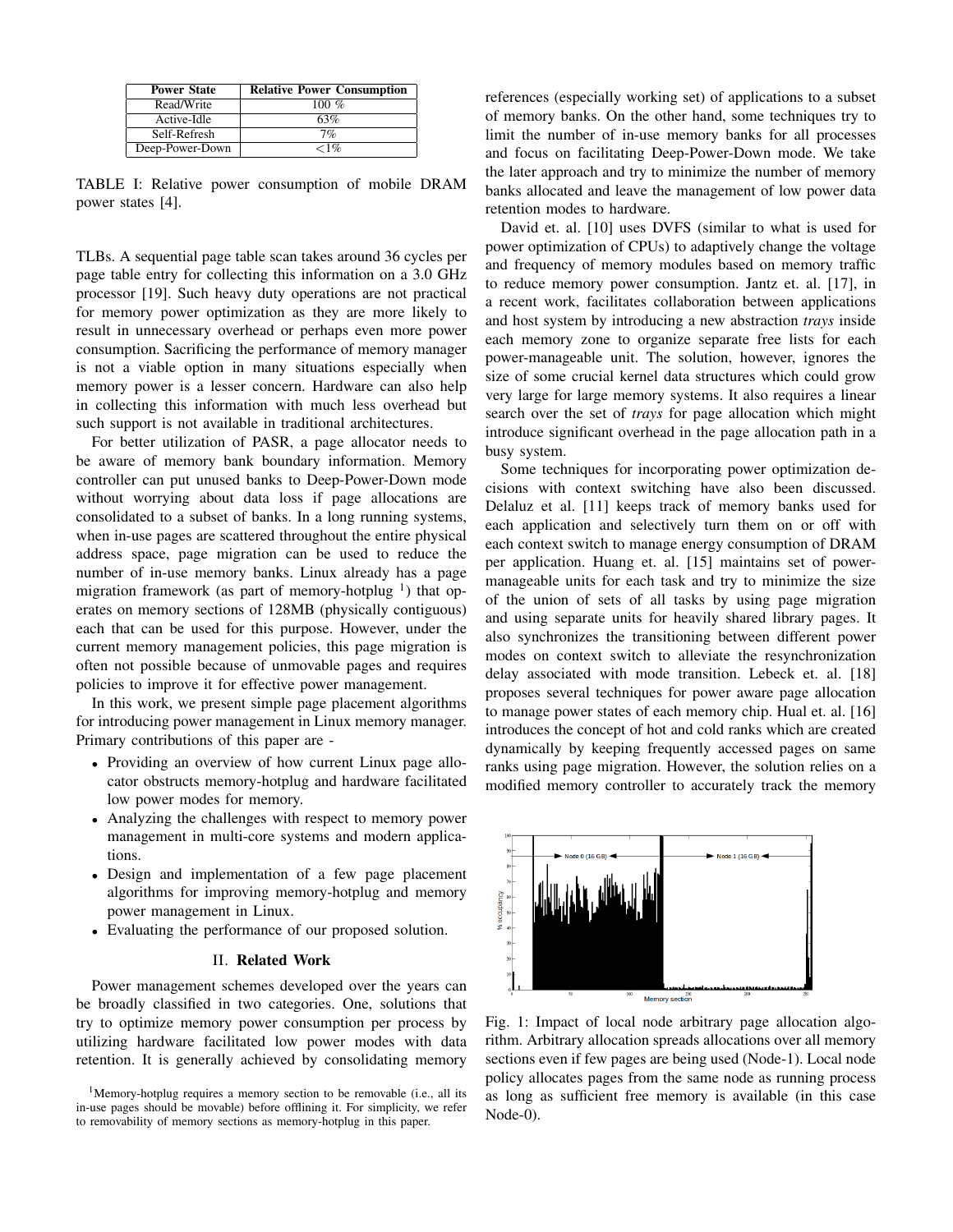

Fig. 2: Memory sections (colored black) being referenced by kernel in a standard buddy system (i.e., sections that contain atleast one kernel page each.)

references and such support is not available on commercial platforms.

A. Garg [12] proposed memory-region based approach incorporating power manageable region information in buddy allocator but duplicates the entire zone structure for each memory region. S. Bhat, in his recent revision [7] of the same work, eliminates this duplication by capturing powermanageable hardware units in a data structure parallel to memory zones. Both these approaches, however rely on an O(log n) sorting logic in page free path to maintain the order of free lists. They also migrate pages from lower to higher memory regions independent of the workloads. Migrating from one end of memory bank array, irrespective of workloads running on the system, causes unnecessary migration overhead in some situations.

One major problem with solutions discussed above is their inflexibility to meet diverse execution scenarios of modern multi-core systems. Memory power management is highly dependent on executing workloads and comes into play only when there are sufficient idle periods to utilize low power modes of memory. Even though many of these techniques rely on page migration, the problem of non-removable memory sections has not been discussed. This paper addresses these practical issues associated with memory power management.

## III. BACKGROUND

# *A. Overview of Linux Memory Manager*

Linux handles paging operations (allocation and free) at zone level with the help of a binary buddy allocator. It maintains MAX ORDER (currently defined as 11) doubly linked lists in a data structure named as *free area* in the kernel source. Each list, from order 0 to MAX ORDER-1, represents 2*order* contiguous pages in a single list entry. A buddy allocator is primarily chosen for its speed as it can allocate even large chunks of memory in a single lookup on *free area* structure as long as free memory is available. Pages are always allocated from (and added to) the head of free lists for simplicity.

In a long running system, as processes allocate and free memory, free lists get randomized which creates two main problems with respect to memory power management and memory hotplug -



Fig. 3: Memory reference pattern of *facesim* with 1 and 16 threaded execution. Reference count is large as well as changing rapidly when running with 16 threads.

- *•* Random page allocation from arbitrary memory banks scatters memory references over all of them. Figure-1 represents the number of in-use pages of each 128MB memory section on our 32GB 2-node desktop machine in a long running system. Note that none of the 128MB memory sections is completely free on Node-1 even though more than 90% of its pages are free. In this case, none of the memory banks can be put to Deep-Power-Down mode. Also note that major proportion of allocated memory is from Node-0 while most of the memory on Node-1 is free, reflecting the impact of local node allocation policies.
- *•* Migrating a page involves copying the page content to another page and modifying all its corresponding page table entries to point to the new location. Since kernel pages are not mapped via page tables, it is not possible to figure out which virtual pages from kernel address space map to a given physical page. When an arbitrary physical page is allocated to the kernel, the entire memory section that corresponds to it becomes unmovable. It is very difficult to migrate memory sections due to this effect in a long running system because most of them contain some kernel pages. Figure-2 depicts a scenario where more than 170 out of 256 memory sections contain atleast one kernel page each.

Linux provides a solution for improving upon fragmentation and removability of memory sections in the form of an optional ZONE\_MOVABLE. It creates a zone that is usable only for movable allocations (i.e., anon/page-cache pages owned by user applications). Size of this zone is determined by the *movablecore* (or *kernelcore*) parameter specified at boottime [13]. Similar to ZONE MOVABLE, we also consider everything to be unmovable except anonymous and page cache pages. Later in the paper, we discuss issues related to ZONE MOVABLE.

#### *B. Challenges on multi-core Systems*

Since any combination of processes may be scheduled at a time on multi-core systems, strategies that minimize the number of memory banks (i.e., [15]) for individual applications no longer work in such systems. Modern applications are parallel in nature which poses another challenge with respect to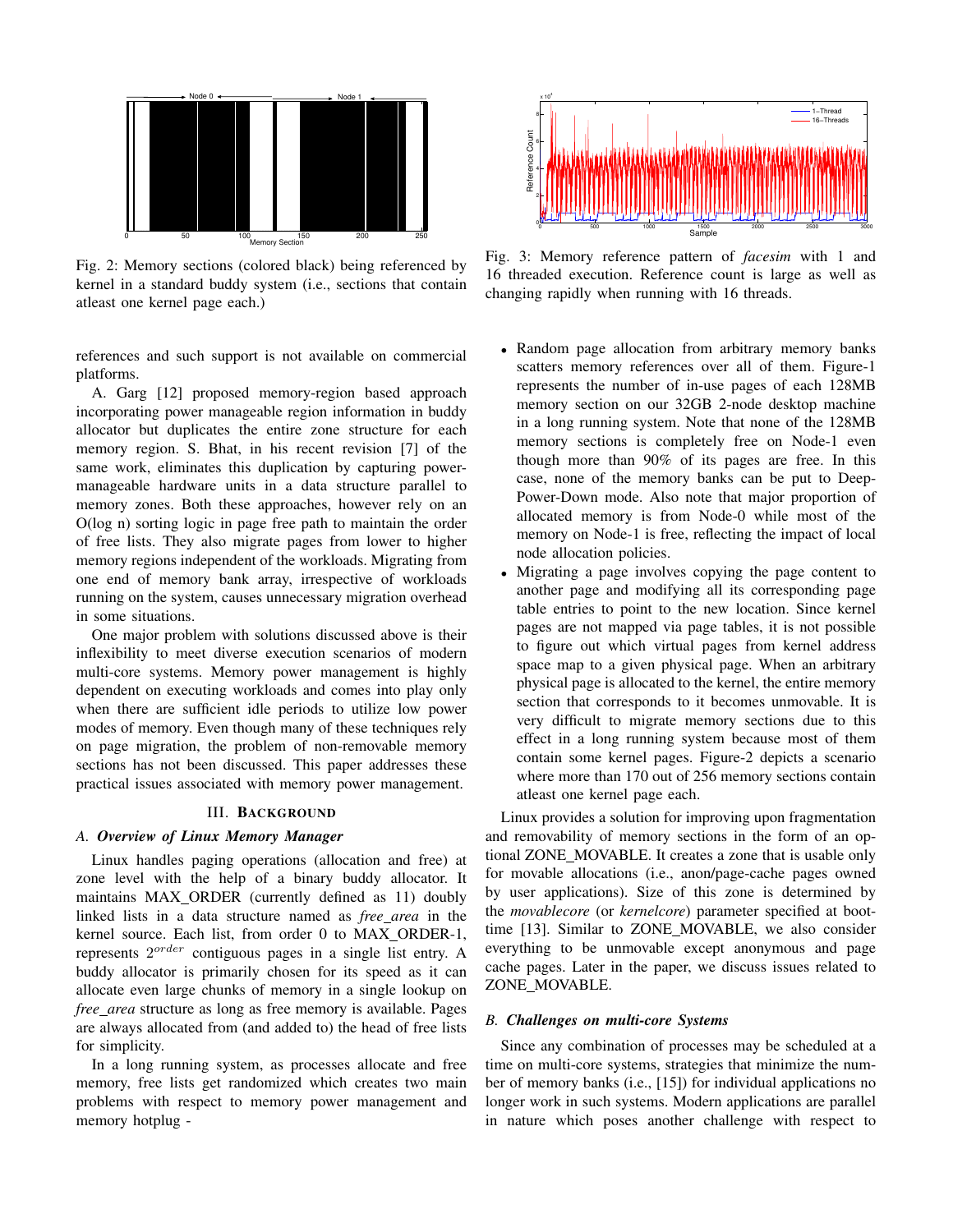memory power optimization. To analyze the memory reference behavior of parallel applications, we use sequential page table scan [6], a common technique for tracking the active pages, for some applications. We calculate reference count for all threads of an application as the number of referenced bits corresponding to the page table entries that were set by the processor in the last 10 milliseconds period. Note that multiple references for a page are counted as one with the help of page table reference bit for private pages. However, for a shared page, reference will be counted once per thread that accessed it in the given sample. Hence the reference count represents only a subset of actual memory references. In our experiments, we make the following observations -

- *•* Working sets grow large in proportion to the thread count for most applications.
- *•* Working sets change very rapidly in a multi-threaded execution.

Figure-3, which represents reference count for *facesim* for 1 and 16-threaded execution (calculated after every 100ms for a 10ms sample period), shows the complexity of working sets. A 16-threaded execution for this application accesses approximately 50% of the pages from its resident set within each sample, 23% for 8 threads, 13% for 4 threads and a mere 5% in single threaded run in the average case. Figure-3 also shows that reference count is changing very rapidly for 16-threaded run which makes it even more complex for an operating system to keep track of pages that can provide idle periods between successive memory references.

Even if the problem of finding inactive pages may be feasible to solve, it would require heavy computation. Operating systems generally do not have the luxury of either space or time to afford such heavy duty operations. Another factor that makes it hard to achieve idle periods between memory references is the increasing size of memory banks. A 256MB memory bank has approximately 65k pages which is likely to grow even more for future memory modules. Considering the speed of modern processors, a few active pages are sufficient to keep an entire memory bank active.

On the contrary, if operations are handled at a higher-level i.e., at allocation time, references could be consolidated to a subset of memory banks relatively easily when memory pressure is not very high. We intend to achieve this in our design that is discussed in the next section.

#### IV. DESIGN AND IMPLEMENTATION

The objective in designing a power aware allocation framework is to consolidate memory allocations to a subset of banks. If bank boundaries are known, page placement can be handled at different levels -

- Node: In this, memory allocation policies are defined at node level, on top of memory zones. Linux Memory Power Management framework by A. Garg [12] and S. Bhat [7] fall in this category.
- **Zone:** Memory allocations can be controlled at zone level also by making the zone buddy allocator aware of bank boundary information.



Fig. 4: Array-based Bank-Buddy Allocator

- Bank: Most of the proposed solutions (such as [15], [17]) use per bank buddy allocator which reside inside zone and provide guidance to the allocator at zone level. Arraybased and List-based approaches discussed in this paper fall under this category.
- *•* Pool: We suggest one alternative solution in the form of Adaptive-Buddy which manages physical pages in memory pools to reduce the overhead and complexities associated with per bank allocators.

However, the actual bank boundary information is not known on all platforms. On some architectures (like ARM and PowerPC), it can be acquired via device tree but is not available on x86 based architectures yet. ACPI 5.0 [1] mandates the use of Memory Power State Table (MPST) to provide information of all independently power manageable memory units which is likely to be available soon. Due to the lack of actual bank boundary information, we consider each memory bank to be  $256MB^2$  based on the memory module size and JEDEC standards [3] for DDR3. However, for experimental purposes, this is not a problem because their actual transitioning between power modes is handled by memory controller which is transparent to OS. Once the address mapping is fixed, rest of the subsystem does not require further changes.

## *A. Array-based Bank-Buddy Allocator*

In this approach, each zone, rather than having a single large *free area* structure, maintains its free pages in an array of *mm bank* structures. Each *mm bank* structure corresponds to a contiguous set of physical pages. Pages can be allocated from any one direction i.e., higher bank number to lower bank or vice-versa once free lists are initialized. This makes sure that a completely free bank is not used for a new request as long as already in-user banks have the capability to satisfy it. We follow different directions for user and kernel memory to avoid mixing of movable and unmovable pages which improves the removability of memory sections. In this context, we are considering kernel memory from lower to higher banks and user memory from higher to lower banks as shown in figure-4.

Over a period of time, all memory banks may be used to satisfy memory demands of applications. When relatively light workloads follow a busy session and free pages are released

<sup>2</sup>JEDEC standardizes 8 memory banks per rank on a memory module. We have 4GB dual rank DIMMs and hence consider bank size to be 256 MB.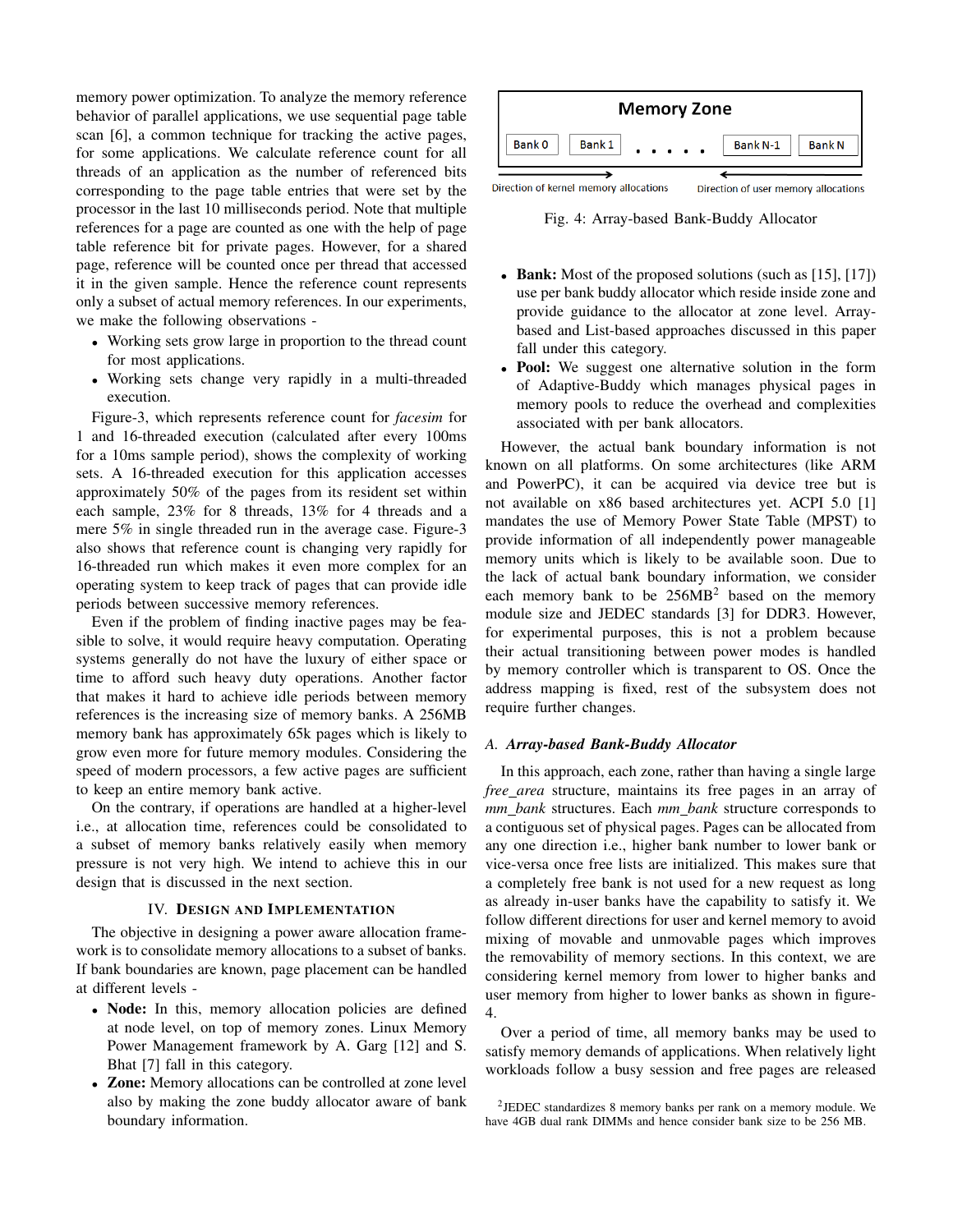| <b>Memory Zone</b> |                                                                                                                                         |                |
|--------------------|-----------------------------------------------------------------------------------------------------------------------------------------|----------------|
| LIST_KERNEL        | Bank k <sub>0</sub><br>Bank k1<br>$\begin{array}{cccccccccccccc} \bullet & \bullet & \bullet & \bullet & \bullet & \bullet \end{array}$ | <b>Bank km</b> |
| LIST USER          | Bank u0<br>Bank u1<br>.                                                                                                                 | <b>Bank un</b> |
| LIST FREE          | Bank f1<br><b>Bank fO</b><br>$\cdots$                                                                                                   | <b>Bank fp</b> |

Fig. 5: List-based Bank-Buddy Allocator

to the allocator, migration can be used to move pages from lower memory banks of user address space to higher banks.

There are two practical issues associated with Array-based Bank-Buddy allocator-

*1) Overhead in Page Allocation Path:* For each memory request, allocator starts scanning the array of memory banks from one end of bank array. In some situations it is possible to optimize the run time cost by passing some hints to allocator. But in the worst case, when most of the memory has been allocated and banks have very few pages left, the allocator would end up scanning the entire bank array resulting in an  $O(n)$  operation, where n is the number of memory banks in the zone.

*2) Unnecessary Page Migration Overhead:* Keeping kernel memory towards the beginning of bank array eases the task of migrating large groups of pages owned by user applications. But if pages are always moved from the lower banks of user address space to higher banks, it can result in significant migration overhead as the number of free pages in a bank depends on the order in which pages are released. It can easily happen that a lower memory bank requires significantly more pages to be moved than a higher bank.

There is no impact on the performance of page freeing path as the page being freed is directly mapped to its corresponding bank using the page frame number. Cost of freeing a page remains O(1) for the subsequent solutions as well and will not be discussed further.

#### *B. List-based Bank-Buddy Allocator*

To reduce migration overhead associated with array based approach, memory banks can be treated as a list of banks. List based organization provides the flexibility to treat each bank as an independent unit of memory, irrespective of its position inside memory zone. Removability of memory sections can be improved using separate lists for kernel and user memory i.e., LIST KERNEL and LIST USER. Free memory banks reside on a separate list named as LIST FREE. Figure-5 depicts the list based organization of memory banks.

LIST\_KERNEL and LIST\_USER are empty lists at system start-up and all memory banks belong to LIST\_FREE. Memory requests are forwarded to respective lists based on their migrate types. When a memory request fails from its list, a bank from LIST\_FREE is added to the head of that list and used for subsequent allocations.

Under high memory pressure, when LIST\_FREE is empty, if an allocation request fails for a migrate type, free pages from

| Name      | Size (Bytes) |                   |                  |                       |  |  |
|-----------|--------------|-------------------|------------------|-----------------------|--|--|
|           | <b>Buddy</b> | <b>Bank-Arrav</b> | <b>Bank-List</b> | <b>Adaptive-Buddy</b> |  |  |
| zone      | 1920         | 68864             | 71040            | 5696                  |  |  |
| pg_data_t | 7152         | 284928            | 293632           | 32256                 |  |  |

TABLE II: Size of memory management structures in different allocators. In NUMA machines, pg\_data\_t corresponds to a memory node and represents its memory layout.

other list are used to satisfy memory requirements to make sure that allocations do not fail as long as free memory is available. If a movable type memory request can not be satisfied from LIST USER, allocation falls back to LIST KERNEL and behaves exactly like the default fallback routine of standard buddy system. However, if a non-movable memory page is to be allocated from LIST\_USER, we allocate it from a memory bank which has the highest number of free pages and add this bank to LIST KERNEL as it becomes non-removable after doing so. Selecting a memory bank carefully from LIST USER for a non-movable request is very important. In some cases we observe that an arbitrary selection behaves worse than the standard buddy allocator with respect to memory-hotplug.

While list based approach helps in reducing the unnecessary overhead of memory migration by carefully selecting memory banks which are least occupied as migration candidate, it does not help with the worst case execution time of memory allocation. A single allocation request may still result in  $O(n)$ operation under high memory pressure as it requires traversing the list of banks. However, average runtime can be improved in following ways -

- Allocate from the most recently used bank: In this, we try to allocating a page from a memory bank which resulted in the most recent successful allocation before falling over the list of memory banks.
- *•* Allocate from a bank with highest free pages: It involves a kernel thread, whose task is to select a memory bank which has the maximum probability of satisfying a memory request (bank with maximum free pages) and putting it at the head of bank list after some interval.

Both the above optimizations work well under normal execution environments but fail when memory utilization reaches high. The first approach is not always fruitful especially when all the memory banks have very little memory left in their free lists. A problem with the second approach lies in determining how frequently the candidate selection should be done to place it at the head of bank list. If selection is invoked very frequently, it may result in lock contention over zone structure. It may not be acceptable in some situations because zone lock is already one of the most highly contented locks in Linux kernel. Putting the thread to sleep for a long time can result in the default behavior i.e., O(n) for a single allocation.

## *C. Issues with Bank-Buddy Allocators*

There are two serious issues with the per bank allocators discussed above -

*•* When there are multiple structures, each with its own list of free pages, it results in an  $O(n)$  allocation time in the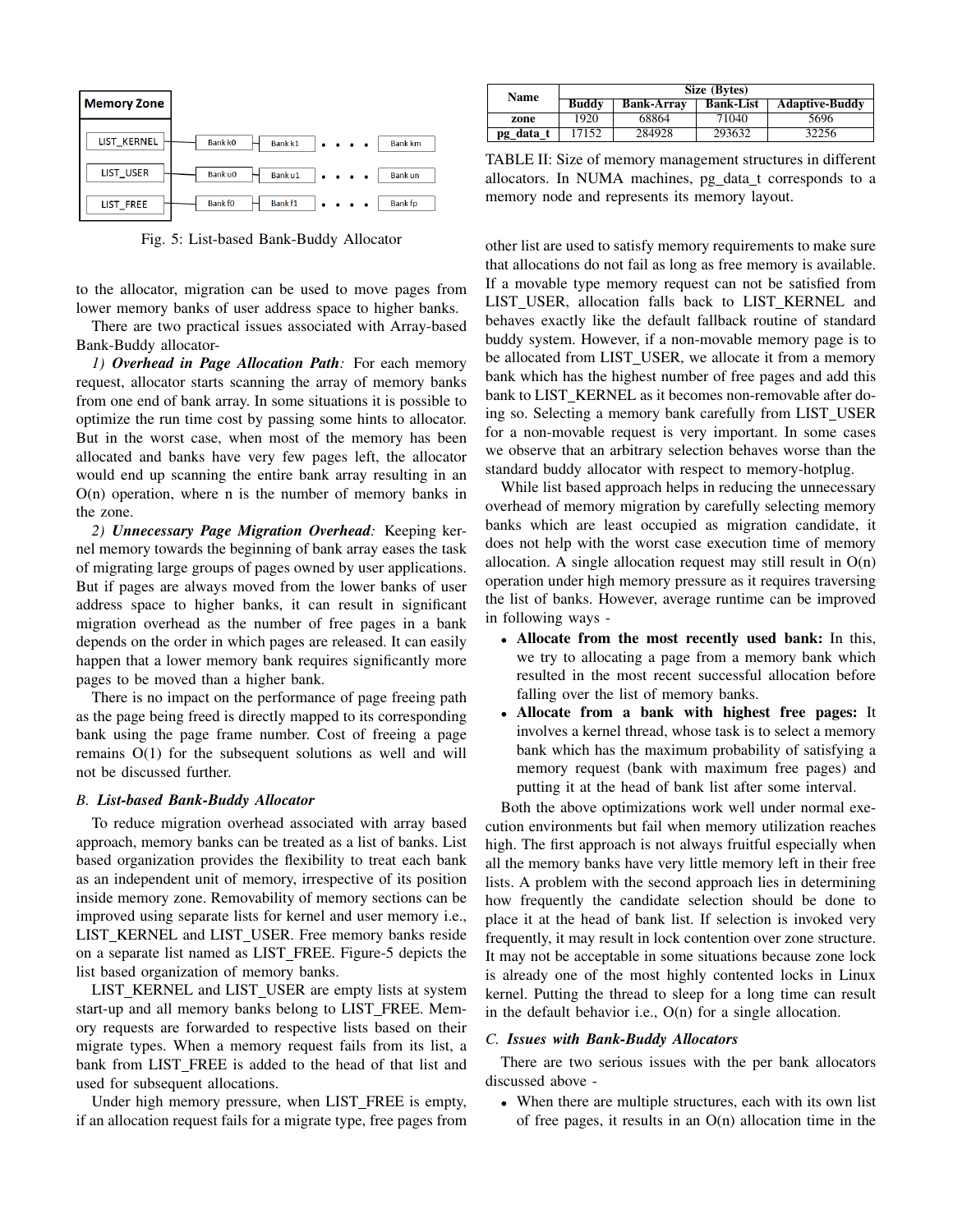

Fig. 6: Memory Pools in Adaptive-Buddy Allocator

worst case. Performance is a serious issue when system starts running out of memory. Such allocation overhead is not acceptable in most situations and should be avoided.

*•* Size of memory management structures (e.g., struct *mmzone*) could grow very large if *free area* is initialized on each memory bank which in itself is quite large (1144 bytes for MAX ORDER free lists on x86 64). When array or list of memory banks is traversed, a large portion of memory caches may be swiped out causing performance loss for applications and possibly OS jitter. The fact that these structures are accessed quite often in Linux makes it a critical factor. The size of two most relevant memory management structures for different implementations is shown in table-II.

## *D.* Adaptive-Buddy Allocator

In this approach, all memory banks belonging to the same list in List-based approach are merged in a single structure i.e., memory pool. It reduces the amount of memory occupied by buddy management structures as there are only three pools of memory now i.e., POOL KERNEL, POOL USER, POOL OFFLINE each with its own lists of free pages as shown in figure-6. In cases where an allocation request can not be satisfied from its dedicated pool, pages can be taken from POOL OFFLINE or stolen from other pool. If a page is allocated from POOL OFFLINE, rest of the pages belonging to that memory bank are merged with the lists of the pool based on the migrate type of the allocation request. However, when a page is to be taken from POOL USER for kernel memory allocations (when POOL OFFLINE is empty), page will be allocated from a bank with maximum number of free pages at the moment.

A Deeper Look at Page Allocation Cost: Adaptive-Buddy allocates movable pages from POOL USER, POOL FREE or POOL KERNEL in the same order depending upon the availability of free pages. This implementation is independent of the number of memory banks and results in an  $O(1)$ operation (but only for movable pages). While allocating unmovable pages, it may have to traverse through the movable banks (when POOL KERNEL and POOL FREE both are empty) to find a suitable candidate. It results in an  $O(n)$ operation which can be optimized to yield O(1) performance by maintaining memory banks in a heap like data structure (on the basis of number of free pages). Such an arrangement would require some computation every time the number of free pages is updated in a bank. Considering the fact that unmovable allocations constitute only a fraction of overall memory demand, we try to avoid this extra computation.

Experimentally, we observed very few of these  $O(n)$  operations which does not affect the overall performance of memory manager.

When memory bank crosses zone boundary: Since each memory node except node-0 has only one populated zone in a system, there are atmost two such cases when a memory bank may be spanned by two zones i.e., on the first node. We always keep these banks in allocation pool for two reasons. First, it does not impact the number of memory banks that can be offlined otherwise since some memory is always used from all zones. Second, it results in a much simpler implementation.

# *E. Page Migration*

It becomes important to migrate pages for operating system driven policies for effective power management in situations like the one depicted in figure-1 where even though most memory is free, references are still scattered. There are some execution points from where page migration can be called in a running system i.e., when a process exits (*do exit()* in kernel/exit.c), some page caches are dropped (*drop pagecache sb()* in kernel/fs/drop caches.c) or dynamic memory operations. However they are more likely to result in unnecessary overhead when it comes to migrating large blocks of memory. Some are them are listed below-

- *•* Not all process exits result in significant reduction in memory release. It is unwarranted to call page migration for such processes.
- *•* There are times when *do exit* is called many times in a short span (such as during *"make install"* ). Calling page migration can create havoc in system performance for such cases.
- Page caches are dropped by the kernel normally when page allocations start failing or zone watermarks are being hit. This happens under heavy memory pressure situations which is not a good place to worry about memory power.
- *•* Dynamic memory operations like *free, munmap* or *sbrk* are more costly to invoke page migration because they are executed even more frequently and often operates on small memory blocks.

To avoid complexities of a running system, page migration is done by a separate kernel thread. Its simplified functioning on a single zone is discussed below -

*•* In the first scan, it reads the meta-data of all memory banks which currently belong to POOL USER to figure out the candidate banks which can be freed in this pass.

| No. of Pages           | <b>Size</b> | Average (ns) |                       | Worst(ns)    |                       |
|------------------------|-------------|--------------|-----------------------|--------------|-----------------------|
|                        |             | <b>Buddy</b> | <b>Adaptive-Buddy</b> | <b>Buddy</b> | <b>Adaptive-Buddy</b> |
| $1 \times 10^2$        | 40 MB       | 285          | 267                   | 755          | 1305                  |
| $1 \times 10^{\circ}5$ | 400 MB      | 266          | 260                   | 988          | 2596                  |
| $1 \times 10^{\circ}6$ | $4$ GB      | 260          | 255                   | 999          | 20794                 |
| $2 \times 10^{\circ}6$ | 8 GB        | 250          | 255                   | 999          | 20794                 |
| $4 \times 10^{6}$      | 16 GB       | 249          | 277                   | 999          | 21432                 |

TABLE III: Comparison between the allocation time of standard and Adaptive-Buddy.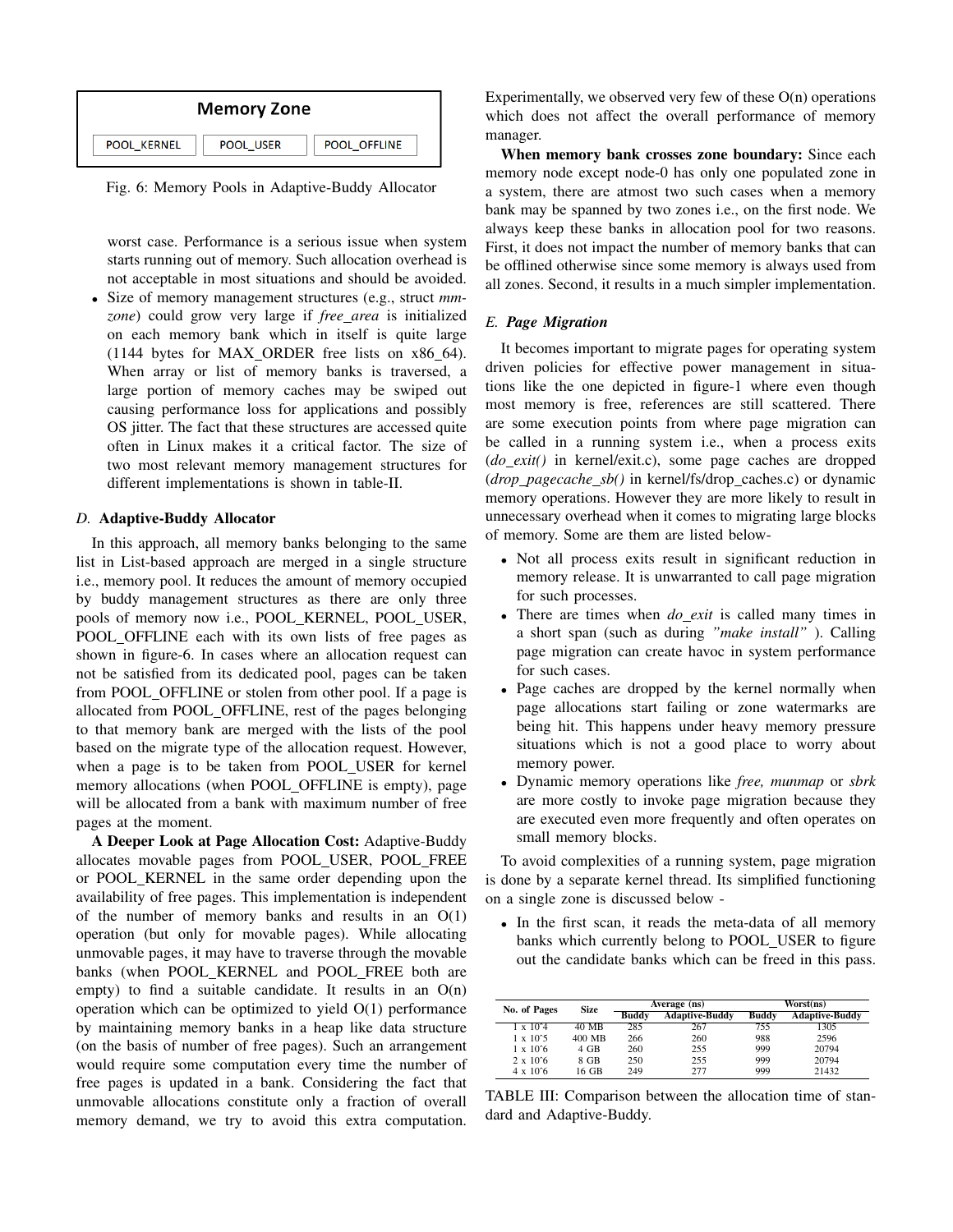

Fig. 7: Kernel memory footprint (black sections) with Adaptive-Buddy.



Fig. 8: Comparison between standard and Adaptive-Buddy page placement on memory section removability.

- *•* Mark all candidate banks as isolated. It is done to restrict page allocations (that happens during migration) from candidate banks. Note that isolating the candidate banks is very crucial to avoid multiple migration for a single page.
- *•* Call the actual page migration code (*do migrate range* from *mm/memory hotplug.c*) on candidate banks that involves copying the page content and modifying the page table entries.

In our experiments, we observed that page migration need not be invoked very frequently. The thread sleeps for 2 seconds initially between successive calls but keeps on doubling its sleep time if consecutive iterations detect no opportunity of migrating pages. However, maximum sleep time allowed is 60 seconds. Once the thread sleeps for 60 seconds, it keeps on sleeping for same amount of time between successive calls unless page migration is needed. Once page migration is performed, sleep time is again reduced to 2 seconds to be effective in situations where a lot of memory is being freed successively.

# *F. A Potential Solution for Interleaved Memory*

The Adaptive-Buddy allocator manages banks in a way that is independent of their position in memory array. It can provide a solution for reducing the number of referenced memory banks even when interleaving is enabled. It can be achieved by defining sets of memory banks and mapping interleaved banks to a single set. Memory online and offline operations have to take place on bank-set rather than individual memory banks.

However, a practical solution requires information about the interleaved mapping of memory banks. To the best of our knowledge, this mapping information is not available to

operating systems which demands further study on this topic. For a prototype implementation, we define a 2-way mapping statically in kernel which results in comparable results in terms of the percentage of offlined memory as compared to the non interleaved implementation as shown in table-IV.

## *G. Why not ZONE MOVABLE ?*

ZONE MOVABLE was introduced for the purpose of controlling memory fragmentation. High level memory allocation policy of Adaptive-Buddy is very similar to ZONE MOVABLE i.e., restricting unmovable allocations happening from entire physical memory space. However, there are some practical issues with it comes to using ZONE\_MOVABLE-

- Size of ZONE MOVABLE is determined by a command line parameter but users are generally not aware of the memory requirements in advance. Too small a size may not produce desired results and too big a size can cause unmovable allocations to fail even if sufficient free memory is available.
- Some control in still required to prevent random memory allocations.

Adaptive-Buddy provides the necessary control and keeps on resizing its memory pools based on the execution environment. It also makes sure that allocations do not fail as long as free memory is available.

## V. RESULTS

In this section, we discuss the effectiveness of Adaptive-Buddy towards solving memory-hotplug and power management problems. Since we are not concerned about application specific behavior in this work, we do not worry much about what applications are running. However, we use only realistic workloads (except one synthetic benchmark used for measuring page allocation time) during our experiments for a generic evaluation (mostly applications from PARSEC benchmark suite).

Experimental Setup: Experiments discussed in this paper were run on a desktop workstation machine with two Intel Nehalam-based Xeon E5620 CPUs with 32GB(8x4GB) memory. Each CPU has 4 physical cores (8 threads with hyper-threading enabled) operating at a base frequency of 2.4GHz. Some experiments have also been performed on a system with 4GB memory (with 128MB bank size) as well to test Adaptive-Buddy on small memory systems. All the experiments are on Ubuntu 12.04 with a recent Linux kernel (version 3.17.4) as default operating system.

## *A. Memory-Hotplug with Adaptive-Buddy*

We use *filebench* benchmark to generate a large number of small sized files and execute it on a file system mounted in physical memory i.e., *ramfs*. Number of files vary from 1,000 to 4,50,000 between different runs while the size of file system varies from 1GB to 29GB. When run multiple times, it deletes the file system which was mounted in the previous run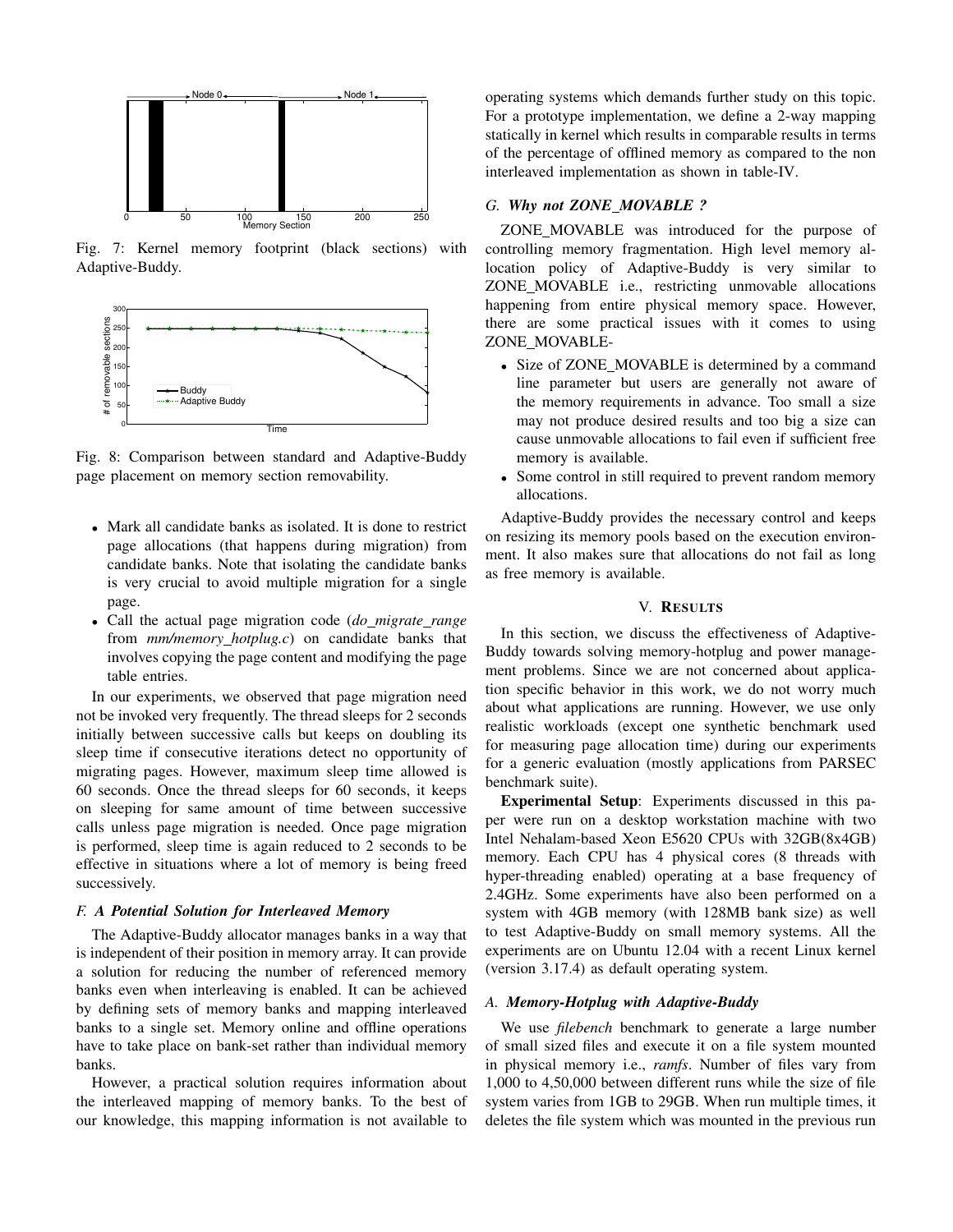

Fig. 9: Behavior of an Adaptive-Buddy System.

resulting in a lot of memory freeing operations randomizing the free lists.

Figure-7 shows the footprint of kernel memory on physical address space. The snapshot is taken after running the same sequence of *filebench* workloads which was used for standard buddy allocator in figure-2. As shown in the figure, unmovable memory is placed in contiguous memory sections starting from the first section of each memory zone which in turn simplifies the migration of a large contiguous chunks of memory from user pool.

Figure-8 shows the comparison between standard and Adaptive-Buddy allocator for the same execution sequence. Standard buddy allocator does well in the beginning because a large number of free pages belong to unmovable free lists at system reboot. These pages were used during system initialization for loading kernel, kernel modules and by bootmemory allocator. Once this pool of memory gets saturated, the impact of Adaptive-Buddy is easily visible against the standard buddy allocator. In some cases we see as much as 85%-90% improvement in terms of the number of removable memory sections.

Note that a removable section does not guarantee that all pages belonging to it can be migrated immediately. Real world situations are much more subtle and memory migration can still fail in some situations e.g., under heavy I/O. However, these conditions are temporal and keeping kernel allocation

|          |           | 32 <sub>GB</sub> | 4GB               |           |                 |
|----------|-----------|------------------|-------------------|-----------|-----------------|
| Workload | $Max(\%)$ |                  | Average $(\%)$    | $Max(\%)$ | Average $(\% )$ |
|          |           | Non-Interleaved  | 2-way Interleaved |           |                 |
| Light    |           | 59.5             | 55.2              | 64        | 48              |
| Medium   | 56        | 45.7             | 40.7              |           |                 |

TABLE IV: Percentage of Offlined Memory with Adaptive-Buddy (and page migration).

on separate physical address space increases the probability of successfully migrating pages on bank granularity.

# *B. Power Management with Adaptive-Buddy*

Intel provides tools (e.g., *power-governer*) and libraries like *RAPL* (Running Average Power Limit) to measure power consumption of different system components including DRAM power. Unfortunately DRAM power measurement support is available on Sandy-Bridge microprocessor based server systems only. Due to the lack of actual bank boundary mapping and power measurement support from hardware, we are unable to get actual power savings and hence provide results in terms of offlined memory banks.

We divide the workloads in two categories based on the memory footprint of all applications running on the system as below -

- Light : Memory footprint varying between 10%-50%.
- **Medium :** Memory footprint varying between 30%-80%.

Different workloads were created by running applications from PARSEC benchmark suite. Applications were run with

| <b>Application</b> |              | System Time (ms)      | User Time (seconds) |                       |  |
|--------------------|--------------|-----------------------|---------------------|-----------------------|--|
|                    | <b>Buddy</b> | <b>Adaptive-Buddy</b> | <b>Buddy</b>        | <b>Adaptive-Buddy</b> |  |
| bodytrack          | 864          | 672                   | 290                 | 290                   |  |
| blackscholes       | 3885         | 3915                  | 352                 | 352                   |  |
| canneal            | 7380         | 7432                  | 297                 | 299                   |  |
| dedup              | 27843        | 28363                 | 56                  | 55                    |  |
| facesim            | 9610         | 9836                  | 1051                | 1058                  |  |
| ferret             | 2042         | 1900                  | 813                 | 818                   |  |
| fluidanimate       | 2934         | 2961                  | 873                 | 876                   |  |
| freqmine           | 2360         | 2382                  | 987                 | 981                   |  |
| streamcluster      | 12319        | 12614                 | 1052                | 1094                  |  |
| swaptions          | 13373        | 12228                 | 666                 | 639                   |  |
| vips               | 4478         | 3848                  | 273                 | 272                   |  |
| x264               | 1603         | 1787                  | 211                 | 211                   |  |

TABLE V: Execution Time of PARSEC Applications.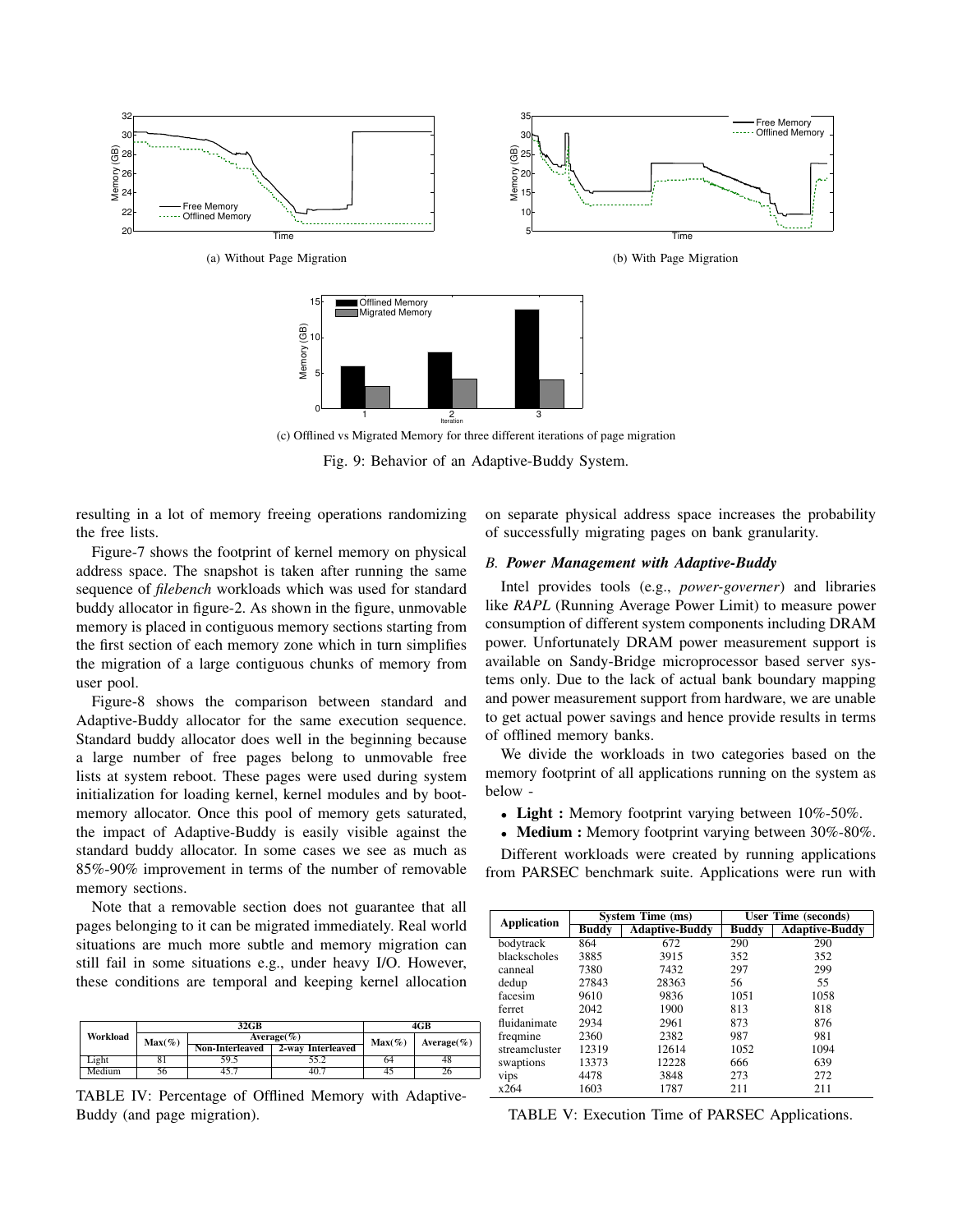| <b>Test</b>   | <b>Description</b>                | <b>Operations per second</b> | <b>Difference</b>     |           |
|---------------|-----------------------------------|------------------------------|-----------------------|-----------|
|               |                                   | <b>Buddy</b>                 | <b>Adaptive-Buddy</b> |           |
| creat-clo     | File Creations and Closes/second  | 151816                       | 149883                | $-1.30\%$ |
| page_test     | System Allocations & Pages/second | 552330                       | 559781                | $+1.35%$  |
| brk test      | System Memory Allocations/second  | 3716713                      | 3949383               | $+6.26%$  |
| exec test     | Program Loads/second              | 1396                         | 1390                  | $-0.43%$  |
| fork test     | Task Creations/second             | 3260                         | 3193                  | $-2.05%$  |
| link test     | Link/Unlink Pairs/second          | 133415                       | 129502                | $-3.94\%$ |
| disk rr       | Random Disk Reads (K)/second      | 432397                       | 435468                | $+0.71%$  |
| disk rw       | Random Disk Writes (K)/second     | 350405                       | 359620                | $+2.63%$  |
| disk wrt      | Sequential Disk Writes (K)/second | 523008                       | 537258                | $+2.72%$  |
| disk src      | Directory Searches/second         | 94153                        | 93322                 | $-0.88\%$ |
| shared_memory | Shared Memory Operations/second   | 1054128                      | 1053623               | $-0.05\%$ |
| tcp_test      | TCP/IP Messages/second            | 202990                       | 202461                | $-0.26%$  |
| udp_test      | <b>UDP/IP DataGrams/second</b>    | 458661                       | 449836                | $-1.93\%$ |
| fifo test     | FIFO Messages/second              | 1184720                      | 1188516               | $+0.32%$  |
| stream_pipe   | Stream Pipe Messages/second       | 1167396                      | 1157741               | $-0.83\%$ |
| dgram pipe    | DataGram Pipe Messages/second     | 1081990                      | 1057350               | $-2.28%$  |
| pipe_cpy      | Pipe Messages/second              | 1548410                      | 1582370               | $+2.19%$  |

TABLE VI: Summary of AIM9 Micro-Benchmark Test Results.

largest input set in a single threaded environment to sustain memory pressure over a long period of time. Other normal desktop applications like firefox, media player and document editors were also running in parallel. For medium workload, we also run a kernel build process on a clean kernel source tree in addition to the above applications and a few runs of *filebench* benchmark by mounting a file system using *ramfs* to increase memory pressure. Results summarized in table-IV are calculated over a period of more than 10 hours of medium workload and for 2-3 hours of light workload.

# *C. How Page Migration Helps*

In figure-9a, 5 memory banks were more than 90% free after memory was released at once by applications. Page migration proves to be very helpful in this situation by quickly migrating pages from these banks and removing them from the allocation path. Figure-9b (medium workload) depicts the way migration works in a running system where a total of 12GB memory was migrated over the entire duration while total memory size of all memory banks that were offlined by adding to POOL OFFLINE amounts to approximately 28GB. Figure-9c indicates the effectiveness of our candidate selection for page migration ( $\approx 40\%$  pages need to be migrated on average to offline a memory bank).

## *D. Adaptive-Buddy vs an Optimal Solution*

We can think of a hypothetical optimal solution in terms of difference between the amount of free and offlined memory or in terms of percentage for a more generic sense. Let us say  $\Delta f$  is the percentage of free memory and  $\Delta d$  is the percentage of offlined memory. Effectiveness of a solution can be verified with the following relation between them -

$$
\Delta d \approx c * \Delta f
$$

Value of *c*, which represents the ratio of offlined and free memory, determines the effectiveness of a solution (higher is better). An optimal solution which performs ideally in all cases will keep it as close to 1 as possible. *c* is varying between 0.75- 0.90 at all times in case of Adaptive-Buddy with migration and

does very well in average case (0.80 for medium and 0.85 for light workload).

Since the difference between optimal and Adaptive-Buddy is not very high, we can assume that more sophisticated analysis on allocation or migration (e.g., Statistical/ Machine Learning) will not provide substantial improvements over our methodology.

## *E. Performance Evaluation*

Since physical memory is a very critical resource, changes in memory management subsystem may cause significant performance impact. Sometimes it can be very non-intuitive e.g., page-coloring [19] and performance-isolation [14]. We study the performance of Adaptive-Buddy with a variety of benchmarks discussed below.

*1) A Synthetic Benchmark:* There are no standard benchmarks available for measuring the speed of page allocation path for a large number of successive requests<sup>3</sup>. We design a synthetic benchmark to test the effectiveness of Adaptive-Buddy allocation algorithm. There are two components to this benchmark -

- *•* Source of Memory Allocation: A simple *C* program which allocates small chunks of memory (4KB) using malloc successively. As malloc in itself does not cause actual page allocation, we write a dummy value into each page only once to force page allocation and to make subsequent requests in quick succession. The process keeps on allocating upto 16GB memory without freeing anything to create memory pressure.
- *•* Allocation Time Measurement: We instrument the kernel using *SystemTap*, a kernel instrumentation tool, to measure the time taken by *\_rmqueue (in mm/page alloc.c)* function for the above process. Note that all memory requests generated by this process will be for  $O(1)$  pages as physical pages for a process heap

<sup>3</sup>*page test* from AIM9 does measure the speed for O(1) page allocations but frees the allocated page before making the next request and hence does not create memory pressure in the system.